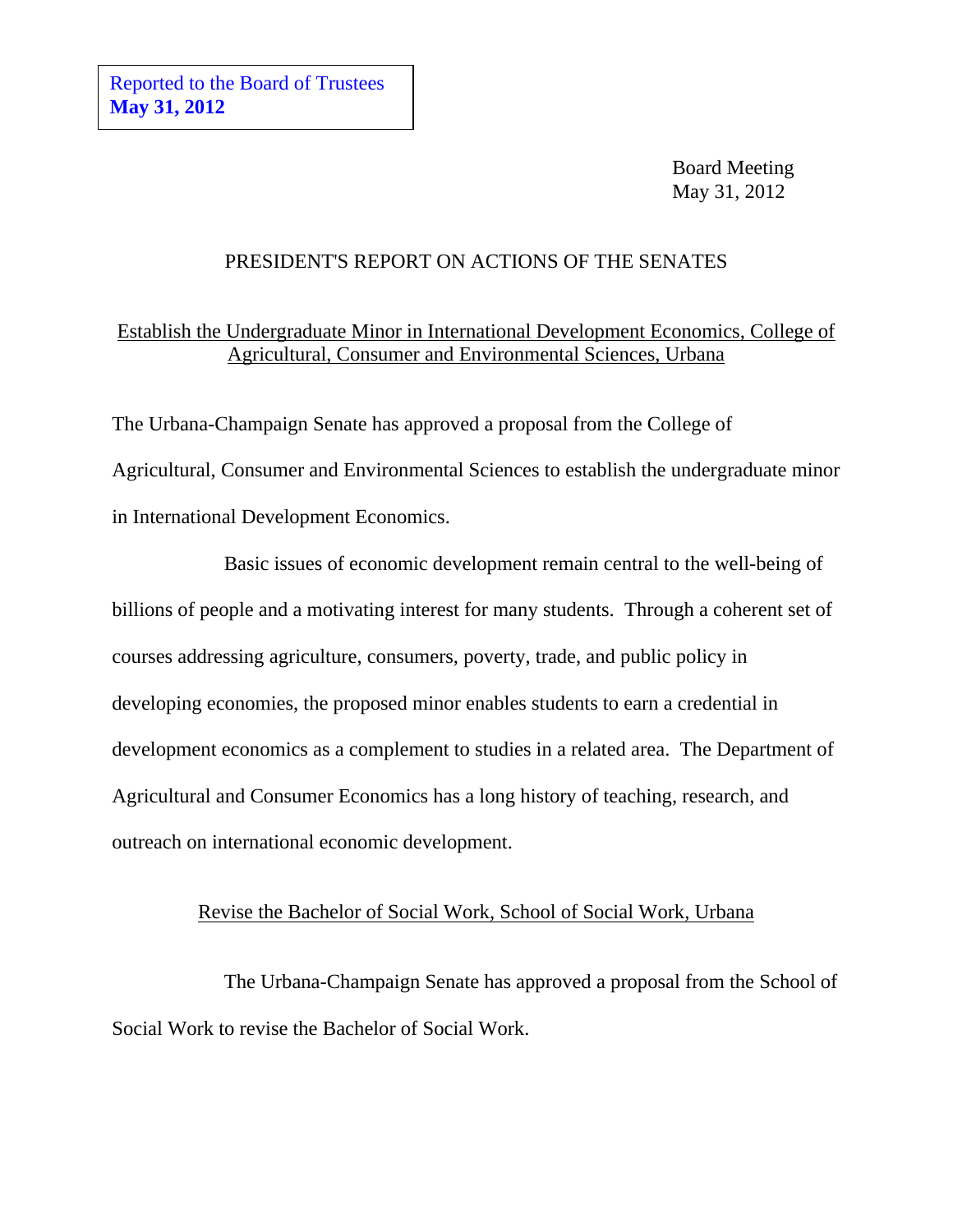The School proposes to reduce the total number of hours required for graduation from 125 to 120. The reduction in hours is achieved through a restructuring of pre-professional hours required prior to admission to the program at the junior level and reducing the language requirement from fourth-level to third-level proficiency.

#### Rename the Minor in Studio Arts as the Minor in Art, College of Architecture and the Arts, Chicago

The Chicago Senate with the recommendation of the College of Architecture and the Arts has approved the renaming of the Minor in Studio Arts as the Minor in Art.

The change in the minor is part of a larger restructuring proposal for the College of Architecture and the Arts to create a new Department of Art within the new School of Art and Art History.

Contemporary art practice has been steadily becoming more interdisciplinary since the 1960s. The practice of the arts is rapidly moving away from a clear distinction among media. The Department of Art enables students to push the boundaries of their chosen medium and to reach across disciplines.

The current minor is restricted to studio arts only. The revised minor retains three of the courses previously required for the minor in studio arts and adds introductory courses in electronic visualization (new media arts), photography, and moving image in order to expand students' choices to include all areas of art. In addition,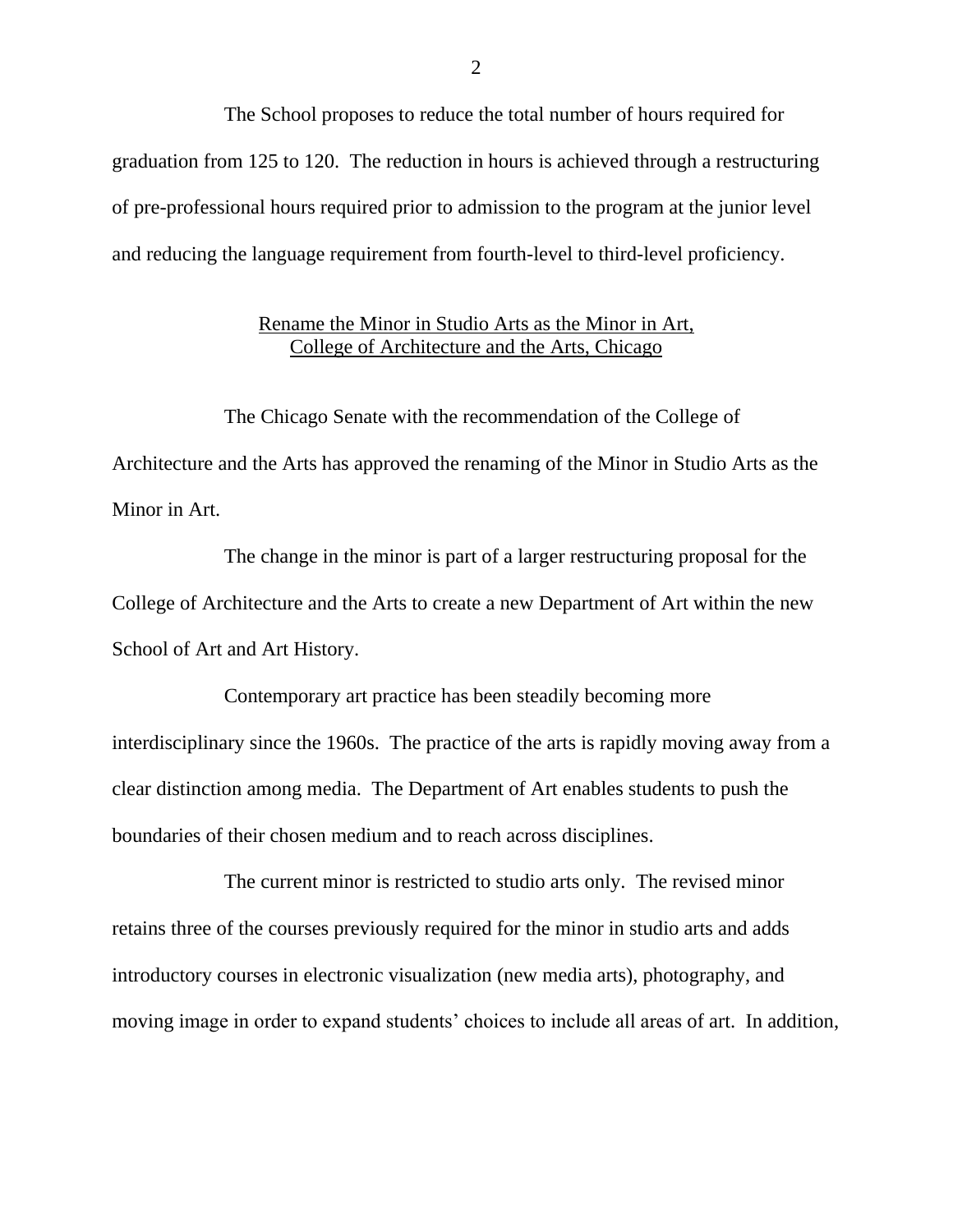four courses in two concentrations will offer both variety and focus within the chosen areas, enabling students to build a program that provides both breadth and depth.

The total number of credit hours required for the minor will be reduced from 24 to 16.

### Establish a Master of Architecture/Master of Arts in Design Criticism Joint Degree Program, College of Architecture and the Arts, Chicago

The Chicago Senate with the recommendation of the College of Architecture and the Arts and the Graduate College has approved the establishment of the Master of Architecture (M.Arch.)/Master of Arts (M.A.) in Design Criticism Joint Degree Program.

The School of Architecture's three-year Master of Architecture is a professional degree, required to become a licensed architect, that provides the graduate with a broad design, theory, and technical education. The School's two-year Master of Arts in Design Criticism (MAD-Crit) is an academic program emphasizing written and graphic argumentation.

The four-year joint program combines a general design education with specialization in writing and criticism to provide graduates with the ability to advance their ideas graphically and textually to a wide audience. Joint degree students have expertise and background that would equally enable them to pursue opportunities as critics, journalists, or curators.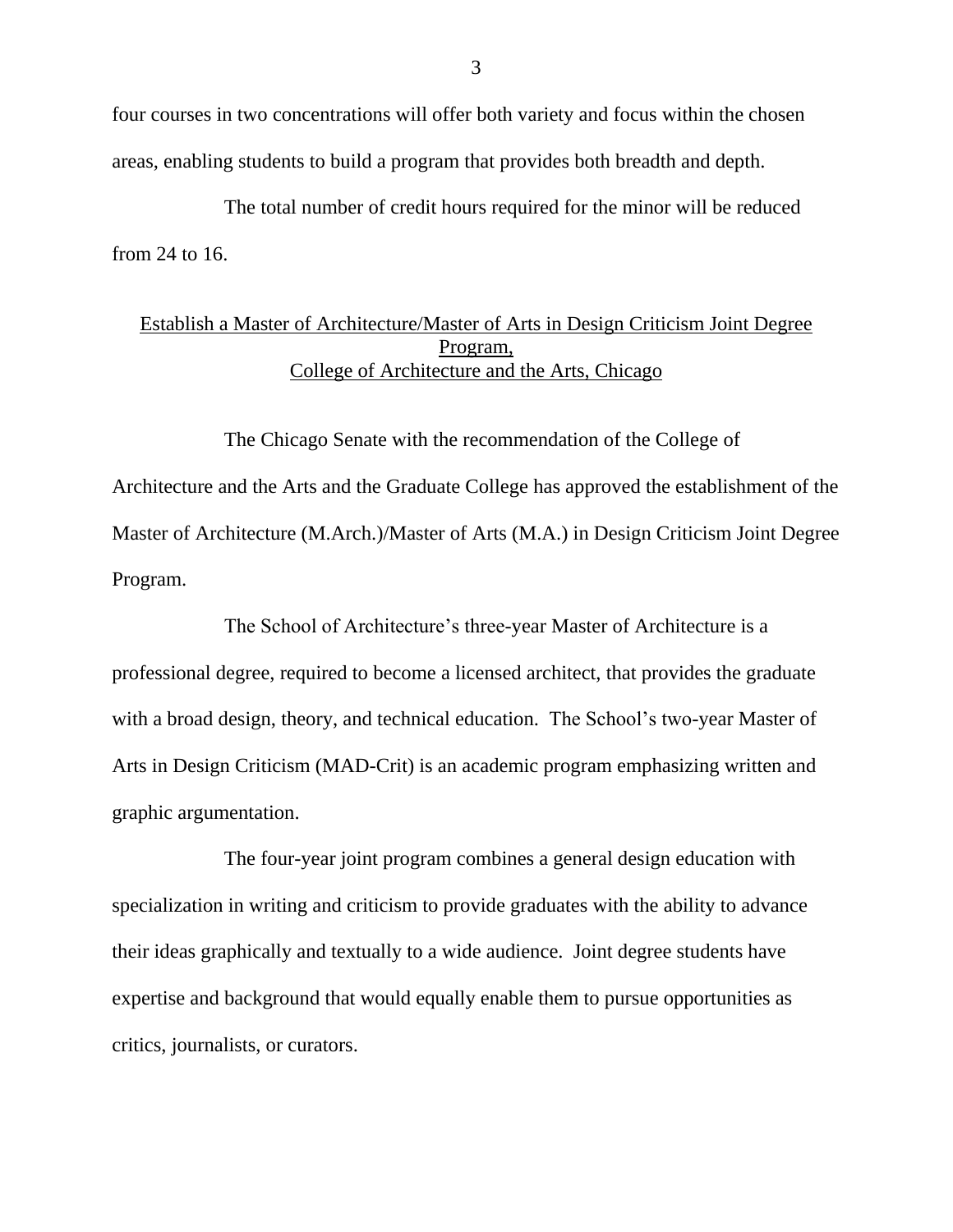The joint degree enables a student to complete both degrees in four rather than five years by taking advantage of existing overlaps in their curricula.

#### Eliminate the Minor in Lithuanian Studies, College of Liberal Arts and Sciences, Chicago

The Chicago Senate with the recommendation of the College of Liberal Arts and Sciences has approved the elimination of the Minor in Lithuanian Studies.

The Lithuanian section has seen a reduction in faculty numbers. In addition, student demand for a minor in Lithuanian has been low. As a result, this is no longer an area of study that the department can sustain, and the college and the unit have decided to concentrate their resources in areas of strength within Slavic and Baltic Studies. The department, nonetheless, houses an Endowed Chair in Lithuanian Studies. For this reason, Lithuanian courses will continue to be taught as electives for undergraduate students and at the graduate level for the Central and Eastern European Studies Interdepartmental Graduate Concentration.

### Establish the Concentration in Science Education, Master of Education in Instructional Leadership, College of Education, Chicago

The Chicago Senate with the recommendation of the College of Education and the Graduate College has approved the establishment of the Concentration in Science Education in the Master of Education (M.Ed.) in Instructional Leadership.

The new concentration is being established to create opportunities for graduate students with science backgrounds to earn secondary science certification at the

4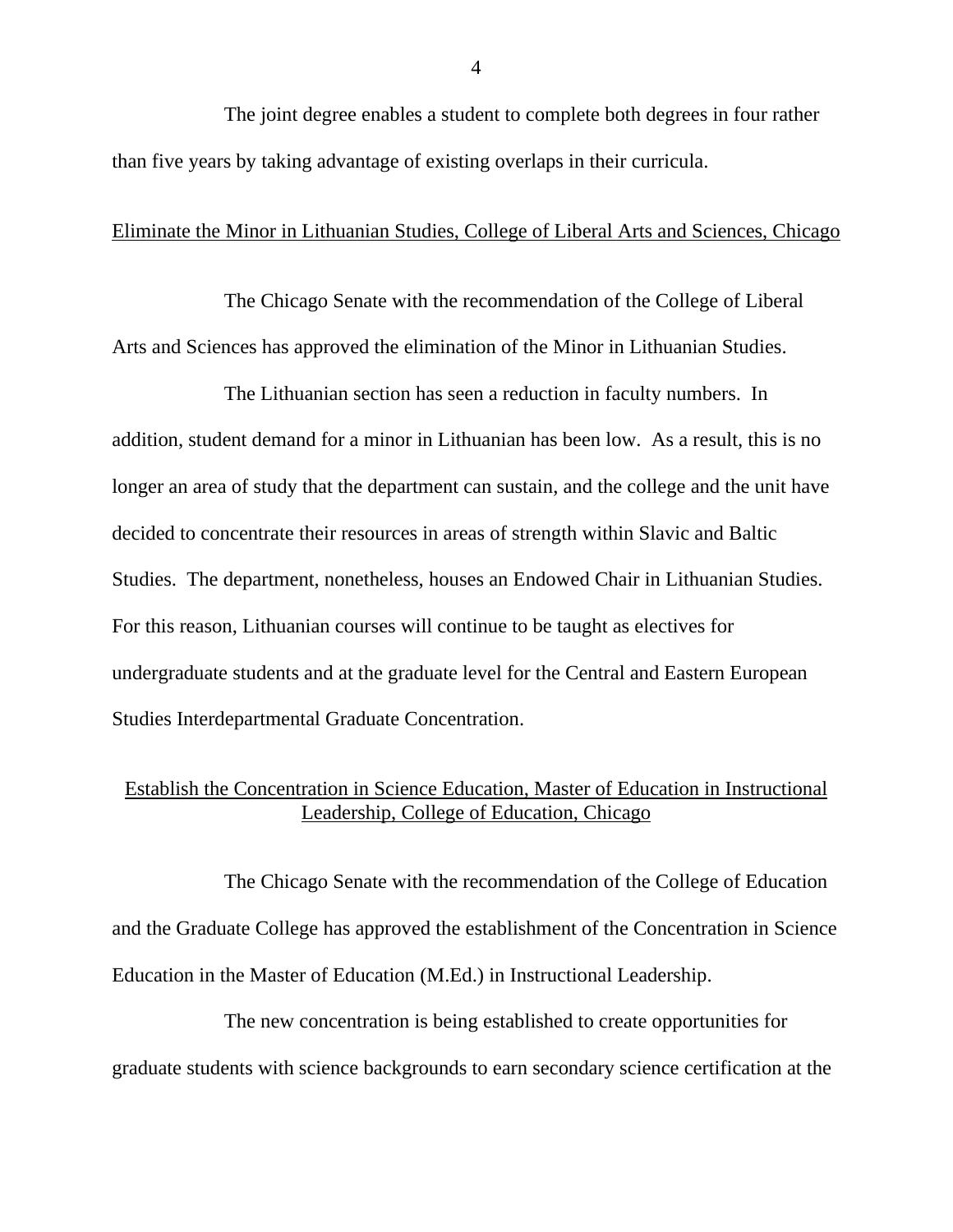Chicago campus. In addition, the concentration provides opportunities for practicing teachers with an interest and background in science across preschool through 16, as well as science professionals working in a variety of science organizations, to have access to advanced studies in science education. Finally, the concentration extends the College of Education's urban mission and its partnership with the Chicago Public Schools by educating future and practicing science teachers to challenge deeply rooted educational inequities and deliver a quality science education that addresses the diverse learning needs of students from different backgrounds and experiences.

The total hours required for the degree for students enrolled in the new concentration will be 32 to 36 hours.

# Establish the Concentration in Occupational Safety, Master of Public Health, School of Public Health, Chicago

The Chicago Senate with the recommendation of the School of Public Health has approved the establishment of the Concentration in Occupational Safety.

The concentration in Occupational Safety provides students a solid foundation in the prevention of acute traumatic injury in the occupational setting, and prepares students for leadership and research positions. The selected coursework enables students to approach safety problems from an engineering hazard control perspective while understanding how these problems fit into the broader societal spectrum of public health.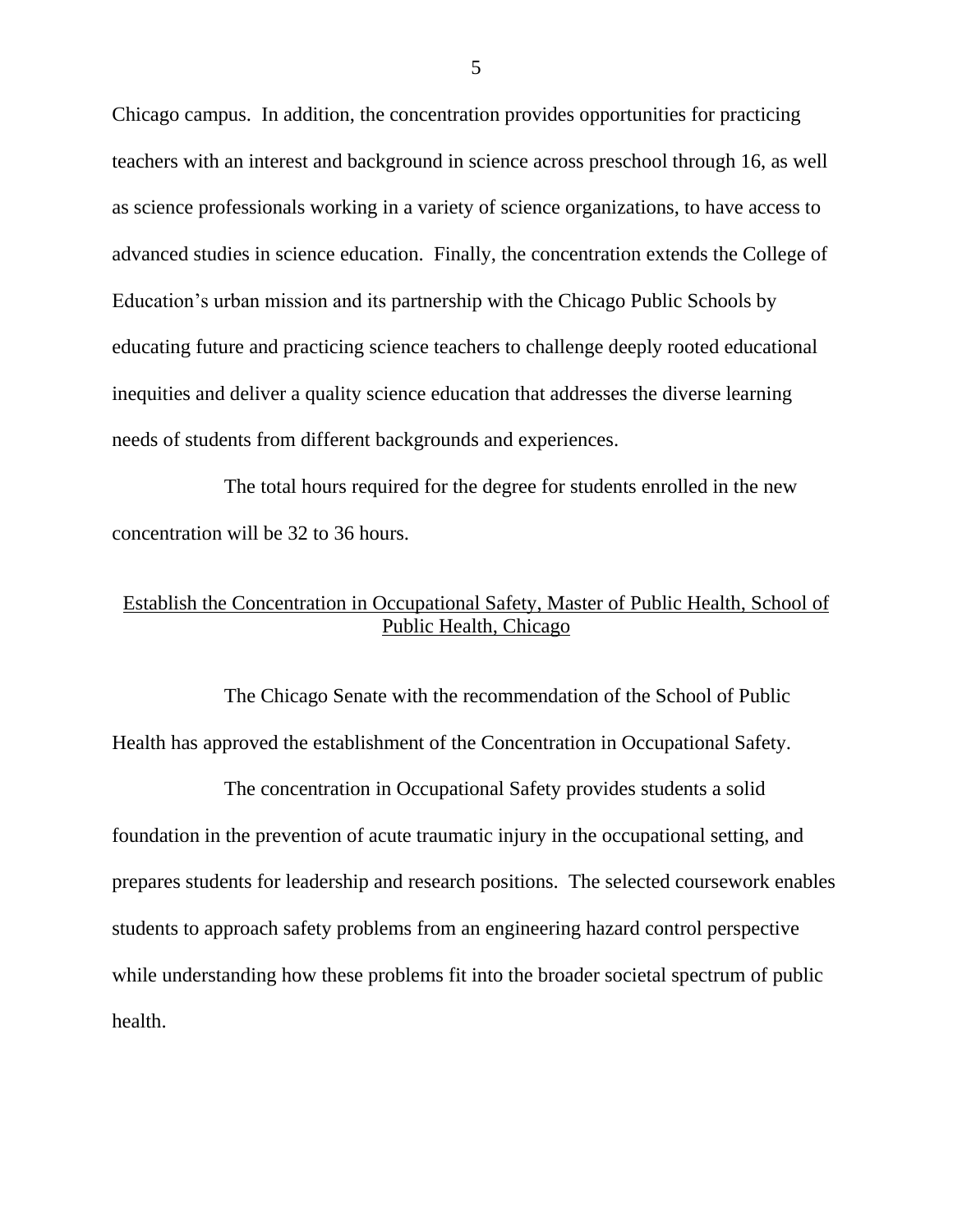The total hours required for the degree for students enrolled in the new concentration will be 54 hours.

#### Establish the Pre-Medical Minor for Non-Science Majors in the Natural Sciences Division, College of Liberal Arts and Sciences, Springfield

The Springfield Senate has approved a proposal from the Natural Sciences Division within the College of Liberal Arts and Sciences to establish a 36-credit hour oncampus Pre-Medical undergraduate minor for non-science majors.

The Pre-Medical minor for non-science majors will prepare students who want to pursue a career in medicine for admission to a professional program. The purpose of this minor is to provide the background that a non-science major must have to complete a successful application to medical school. The Pre-Medical minor will offer students a clear path to prepare for a career in the professional health sciences and formalize the coursework required for medical school so that it appears on a student's transcript. The required coursework for the Pre-Medical minor is based upon competencies expected of medical school applicants established by the American Association of Medical Colleges and the Howard Hughes Medical Institute. All courses required in the minor are currently taught at the Springfield campus.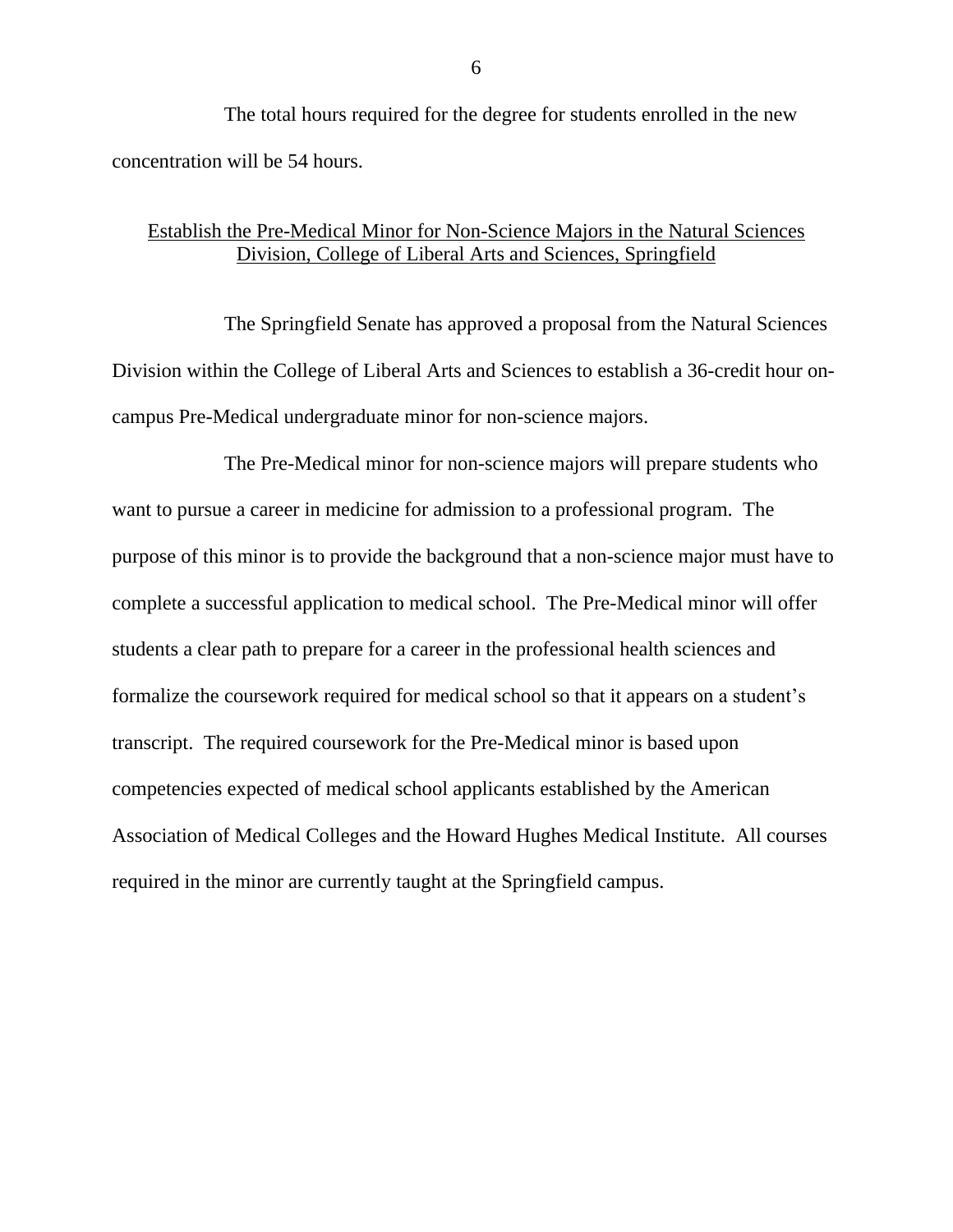# Establish the Pre-Medical Concentration in the Bachelor of Science Degree Programs in Biology, Chemistry, and Clinical Laboratory Science, College of Liberal Arts and Sciences, Springfield

The Springfield Senate with the recommendation of the College of Liberal Arts and Sciences has approved the establishment of the on-campus Pre-Medical Concentration in the Bachelor of Science programs in Biology, Chemistry, and Clinical Laboratory Science.

The Pre-Medical Concentration in Biology (20 hours), Chemistry (15 hours), and Clinical Lab Science (21 hours) will supplement students' major coursework with additional courses required to complete a successful application to medical school. Although Biology, Chemistry, and Clinical Laboratory Science majors already take some of these courses as part of their degree program, the concentrations include coursework needed for successful entry into medical school that is not necessarily required as part of students' major.

The required coursework for the Pre-Medical concentrations are based upon competencies expected of medical school applicants established by the American Association of Medical Colleges, and the Howard Hughes Medical Institute. Courses required for each concentration are currently offered at the Springfield campus. All of the electives in the concentrations are upper-division courses that serve to develop mastery of skills and competencies.